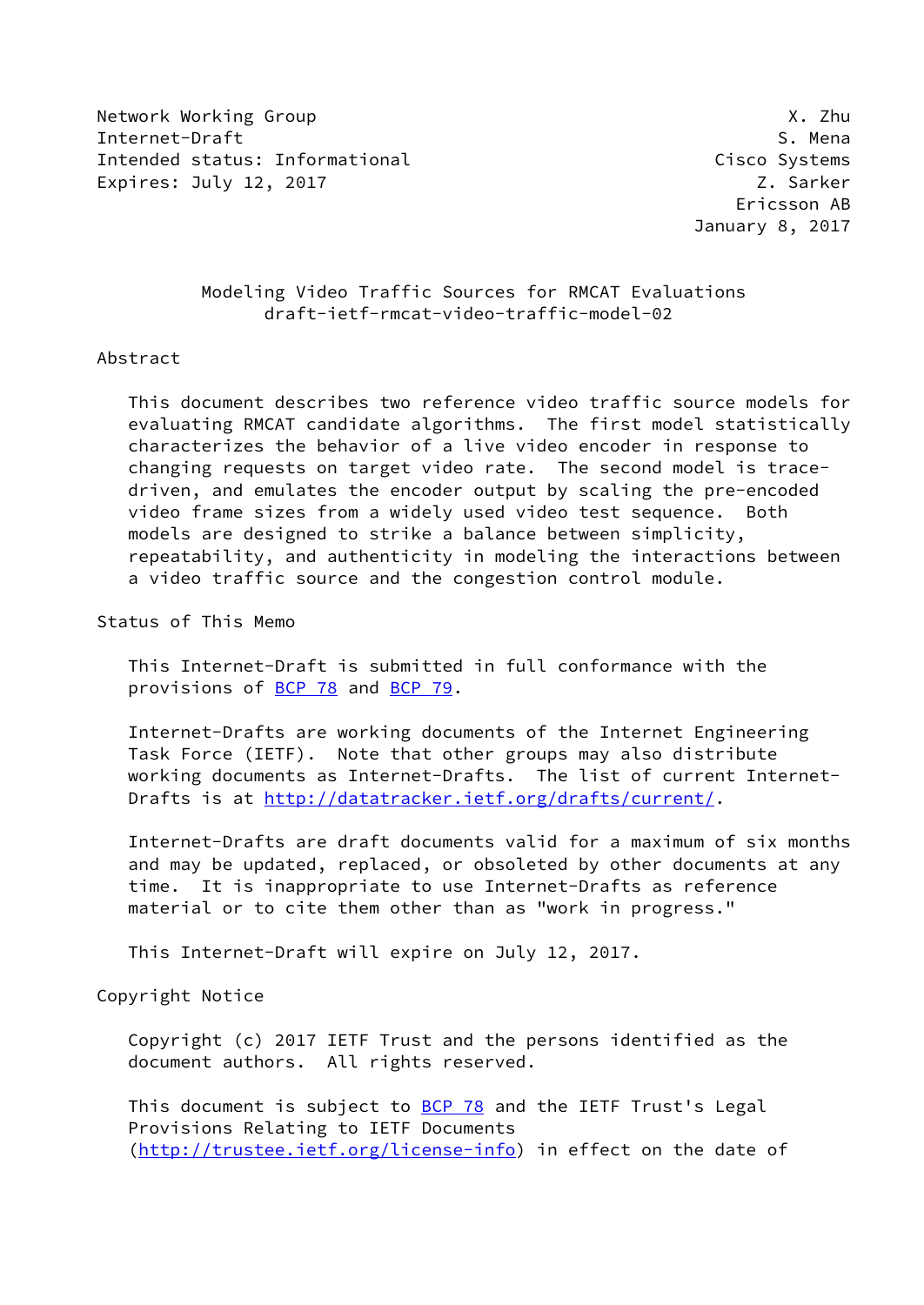<span id="page-1-1"></span>Internet-Draft Modelling Video Traffic Sources for RMCAT January 2017

 publication of this document. Please review these documents carefully, as they describe your rights and restrictions with respect to this document. Code Components extracted from this document must include Simplified BSD License text as described in Section 4.e of the Trust Legal Provisions and are provided without warranty as described in the Simplified BSD License.

Table of Contents

| $\perp$ .                                                                                                                                                                                                                                                                                                                                                                                                                                                                                                            | $\overline{2}$  |
|----------------------------------------------------------------------------------------------------------------------------------------------------------------------------------------------------------------------------------------------------------------------------------------------------------------------------------------------------------------------------------------------------------------------------------------------------------------------------------------------------------------------|-----------------|
| 2.                                                                                                                                                                                                                                                                                                                                                                                                                                                                                                                   | $\overline{3}$  |
| Desired Behavior of A Synthetic Video Traffic Model<br>3.                                                                                                                                                                                                                                                                                                                                                                                                                                                            | $\overline{3}$  |
| Interactions Between Synthetic Video Traffic Source and<br>4.                                                                                                                                                                                                                                                                                                                                                                                                                                                        |                 |
| Other Components at the Sender                                                                                                                                                                                                                                                                                                                                                                                                                                                                                       | $\overline{4}$  |
| A Statistical Reference Model<br>5.                                                                                                                                                                                                                                                                                                                                                                                                                                                                                  | 6               |
| Time-damped response to target rate update $\ldots$<br>5.1.                                                                                                                                                                                                                                                                                                                                                                                                                                                          | $\overline{1}$  |
| Temporary burst and oscillation during transient<br>5.2.                                                                                                                                                                                                                                                                                                                                                                                                                                                             | $\underline{8}$ |
| Output rate fluctuation at steady state<br>5.3.                                                                                                                                                                                                                                                                                                                                                                                                                                                                      | $\underline{8}$ |
| Rate range limit imposed by video content $\cdots$<br>5.4.                                                                                                                                                                                                                                                                                                                                                                                                                                                           |                 |
|                                                                                                                                                                                                                                                                                                                                                                                                                                                                                                                      | $\frac{9}{9}$   |
| Choosing the video sequence and generating the traces<br>6.1.                                                                                                                                                                                                                                                                                                                                                                                                                                                        | $\overline{9}$  |
| Using the traces in the syntethic codec $\dots$<br>6.2.                                                                                                                                                                                                                                                                                                                                                                                                                                                              | 11              |
|                                                                                                                                                                                                                                                                                                                                                                                                                                                                                                                      | 11              |
| $6.2.2$ . Notes to the main algorithm                                                                                                                                                                                                                                                                                                                                                                                                                                                                                | 12              |
| $6.3$ . Varying frame rate and resolution                                                                                                                                                                                                                                                                                                                                                                                                                                                                            | 13              |
| Combining The Two Models<br>$\overline{1}$ .                                                                                                                                                                                                                                                                                                                                                                                                                                                                         | 14              |
| 8.                                                                                                                                                                                                                                                                                                                                                                                                                                                                                                                   | 15              |
| 9.                                                                                                                                                                                                                                                                                                                                                                                                                                                                                                                   | 15              |
|                                                                                                                                                                                                                                                                                                                                                                                                                                                                                                                      | 15              |
| 10.1.                                                                                                                                                                                                                                                                                                                                                                                                                                                                                                                | 15              |
| 10.2. Informative References                                                                                                                                                                                                                                                                                                                                                                                                                                                                                         | 15              |
| Authors' Addresses<br>$\mathbf{r}^{\prime} \cdot \mathbf{r}^{\prime} \cdot \mathbf{r}^{\prime} \cdot \mathbf{r}^{\prime} \cdot \mathbf{r}^{\prime} \cdot \mathbf{r}^{\prime} \cdot \mathbf{r}^{\prime} \cdot \mathbf{r}^{\prime} \cdot \mathbf{r}^{\prime} \cdot \mathbf{r}^{\prime} \cdot \mathbf{r}^{\prime} \cdot \mathbf{r}^{\prime} \cdot \mathbf{r}^{\prime} \cdot \mathbf{r}^{\prime} \cdot \mathbf{r}^{\prime} \cdot \mathbf{r}^{\prime} \cdot \mathbf{r}^{\prime} \cdot \mathbf{r}^{\prime} \cdot \mathbf{$ | 16              |

## <span id="page-1-0"></span>[1](#page-1-0). Introduction

 When evaluating candidate congestion control algorithms designed for real-time interactive media, it is important to account for the characteristics of traffic patterns generated from a live video encoder. Unlike synthetic traffic sources that can conform perfectly to the rate changing requests from the congestion control module, a live video encoder can be sluggish in reacting to such changes. Output rate of a live video encoder also typically deviates from the target rate due to uncertainties in the encoder rate control process.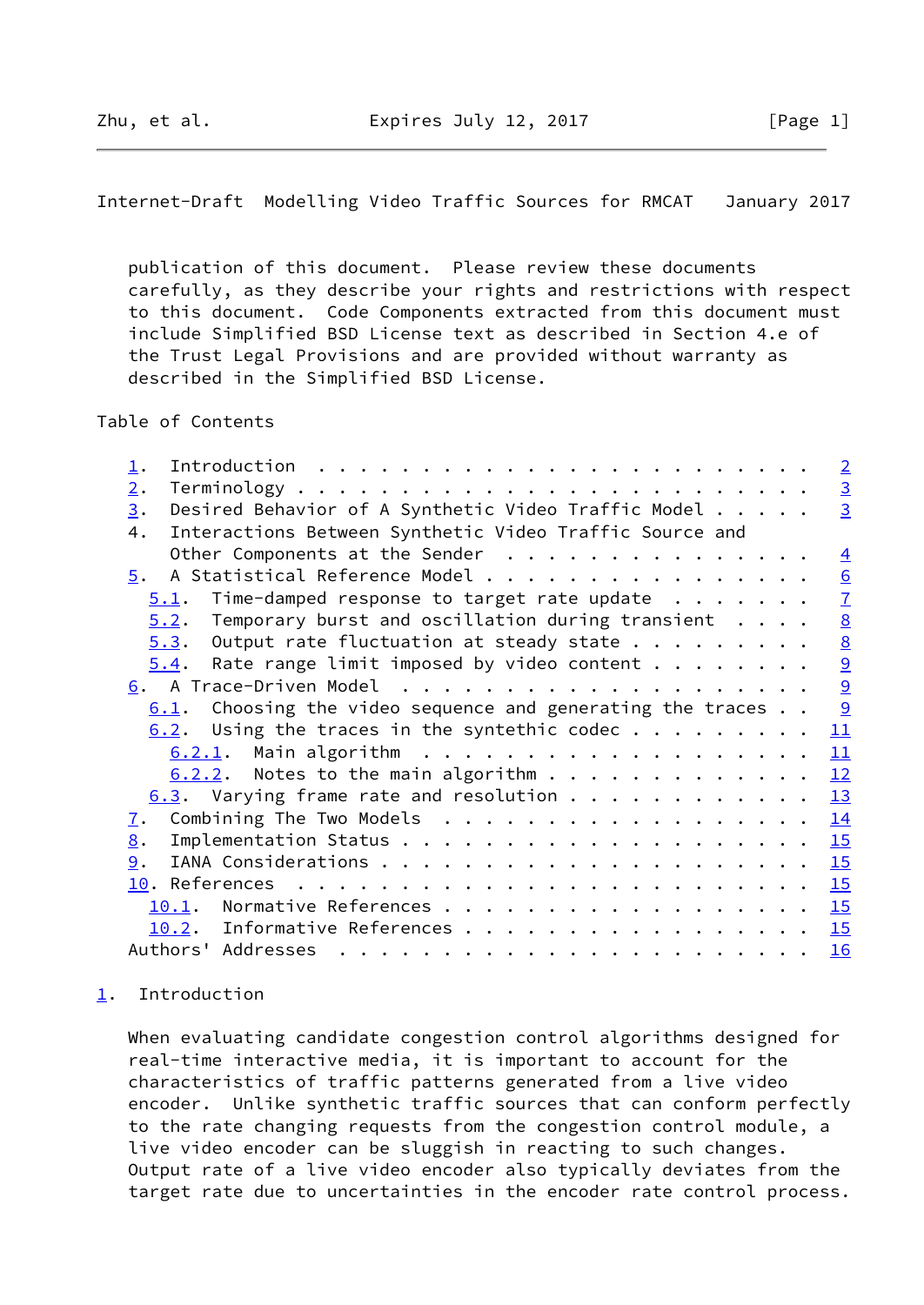Consequently, end-to-end delay and loss performance of a real-time media flow can be further impacted by rate variations introduced by the live encoder.

Zhu, et al. **Expires July 12, 2017** [Page 2]

<span id="page-2-1"></span>Internet-Draft Modelling Video Traffic Sources for RMCAT January 2017

 On the other hand, evaluation results of a candidate RMCAT algorithm should mostly reflect performance of the congestion control module, and somewhat decouple from peculiarities of any specific video codec. It is also desirable that evaluation tests are repeatable, and be easily duplicated across different candidate algorithms.

 One way to strike a balance between the above considerations is to evaluate RMCAT algorithms using a synthetic video traffic source model that captures key characteristics of the behavior of a live video encoder. To this end, this draft presents two reference models. The first is based on statistical modelling; the second is trace-driven. The draft also discusses the pros and cons of each approach, as well as the how both approaches can be combined.

<span id="page-2-0"></span>[2](#page-2-0). Terminology

 The key words "MUST", "MUST NOT", "REQUIRED", "SHALL", "SHALL NOT", "SHOULD", "SHOULD NOT", "RECOMMENDED", "MAY", and "OPTIONAL" in this document are to be interpreted as described [RFC2119 \[RFC2119](https://datatracker.ietf.org/doc/pdf/rfc2119)].

<span id="page-2-2"></span>[3](#page-2-2). Desired Behavior of A Synthetic Video Traffic Model

 A live video encoder employs encoder rate control to meet a target rate by varying its encoding parameters, such as quantization step size, frame rate, and picture resolution, based on its estimate of the video content (e.g., motion and scene complexity). In practice, however, several factors prevent the output video rate from perfectly conforming to the input target rate.

 Due to uncertainties in the captured video scene, the output rate typically deviates from the specified target. In the presence of a significant change in target rate, it sometimes takes several frames before the encoder output rate converges to the new target. Finally, while most of the frames in a live session are encoded in predictive mode, the encoder can occasionally generate a large intra-coded frame (or a frame partially containing intra-coded blocks) in an attempt to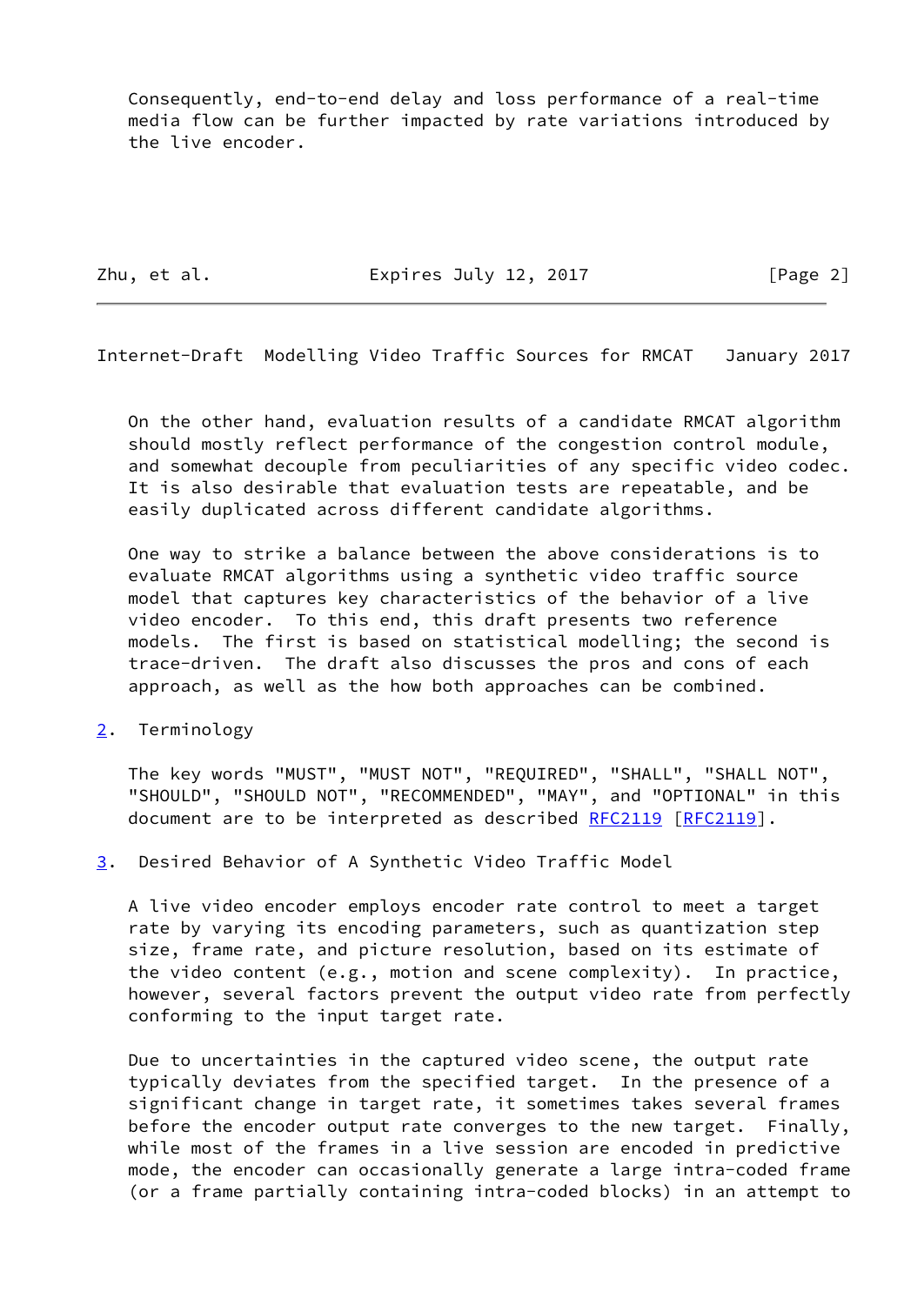recover from losses, to re-sync with the receiver, or during the transient period of responding to target rate or spatial resolution changes.

 Hence, a synthetic video source should have the following capabilities:

- o To change bitrate. This includes ability to change framerate and/ or spatial resolution, or to skip frames when required.
- o To fluctuate around the target bitrate specified by the congestion control module.

| Zhu, et al. | Expires July 12, 2017 | [Page 3] |
|-------------|-----------------------|----------|
|-------------|-----------------------|----------|

<span id="page-3-0"></span>Internet-Draft Modelling Video Traffic Sources for RMCAT January 2017

- o To delay in convergence to the target bitrate.
- o To generate intra-coded or repair frames on demand.

 While there exist many different approaches in developing a synthetic video traffic model, it is desirable that the outcome follows a few common characteristics, as outlined below.

- o Low computational complexity: The model should be computationally lightweight, otherwise it defeats the whole purpose of serving as a substitute for a live video encoder.
- o Temporal pattern similarity: The individual traffic trace instances generated by the model should mimic the temporal pattern of those from a real video encoder.
- o Statistical resemblance: The synthetic traffic should match the outcome of the real video encoder in terms of statistical characteristics, such as the mean, variance, peak, and autocorrelation coefficients of the bitrate. It is also important that the statistical resemblance should hold across different time scales, ranging from tens of milliseconds to sub-seconds.
- o Wide range of coverage: The model should be easily configurable to cover a wide range of codec behaviors (e.g., with either fast or slow reaction time in live encoder rate control) and video content variations (e.g, ranging from high-motion to low-motion).

These distinct behavior features can be characterized via simple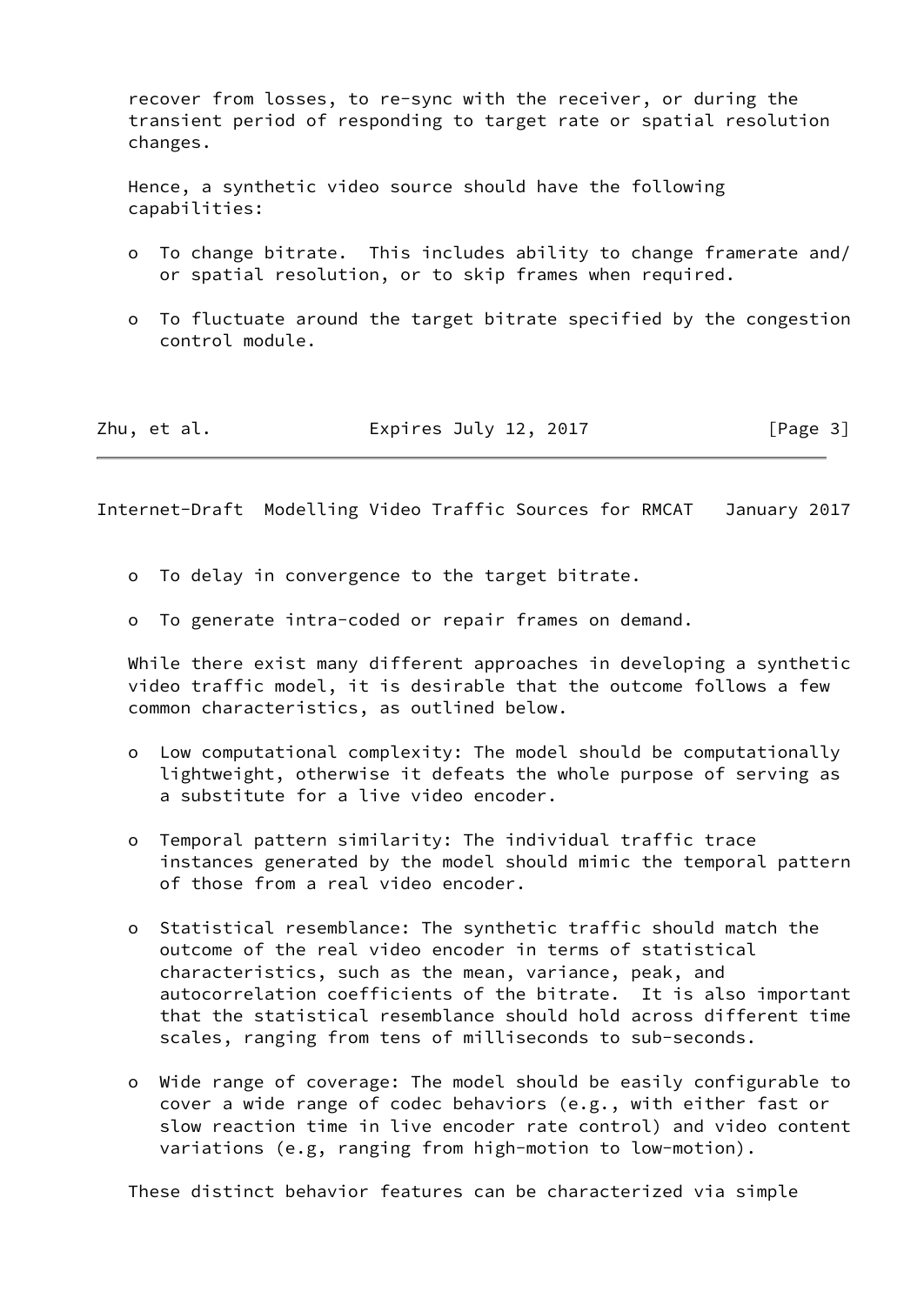statistical models, or a trace-driven approach. We present an example of each in [Section 5](#page-6-0) and [Section 6](#page-9-2)

<span id="page-4-0"></span>[4](#page-4-0). Interactions Between Synthetic Video Traffic Source and Other Components at the Sender

 Figure 1 depitcs the interactions of the synthetic video encoder with other components at the sender, such as the application, the congestion control module, the media packet transport module, etc. Both reference models, as described later in [Section 5](#page-6-0) and [Section 6,](#page-9-2) follow the same set of interactions.

 The synthetic video encoder takes in raw video frames captured by the camera and then dynamically generates a sequence of encoded video frames with varying size and interval. These encoded frames are processed by other modules in order to transmit the video stream over the network. During the lifetime of a video transmission session, the synthetic video encoder will typically be required to adapt its

Zhu, et al. **Expires July 12, 2017** [Page 4]

Internet-Draft Modelling Video Traffic Sources for RMCAT January 2017

 encoding bitrate, and sometimes the spatial resolution and frame rate.

 In our model, the synthetic video encoder module has a group of incoming and outgoing interface calls that allow for interaction with other modules. The following are some of the possible incoming interface calls --- marked as (a) in Figure  $1$  --- that the synthetic video encoder may accept. The list is not exhaustive and can be complemented by other interface calls if deemed necessary.

- o Target rate R\_v(t): requested at time t, typically from the congestion control module. Depending on the congestion control algorithm in use, the update requests can either be periodic (e.g., once per second), or on-demand (e.g., only when a drastic bandwidth change over the network is observed).
- o Target frame rate FPS(t): the instantaneous frame rate measured in frames-per-second at time t. This depends on the native camera capture frame rate as well as the target/preferred frame rate configured by the application or user.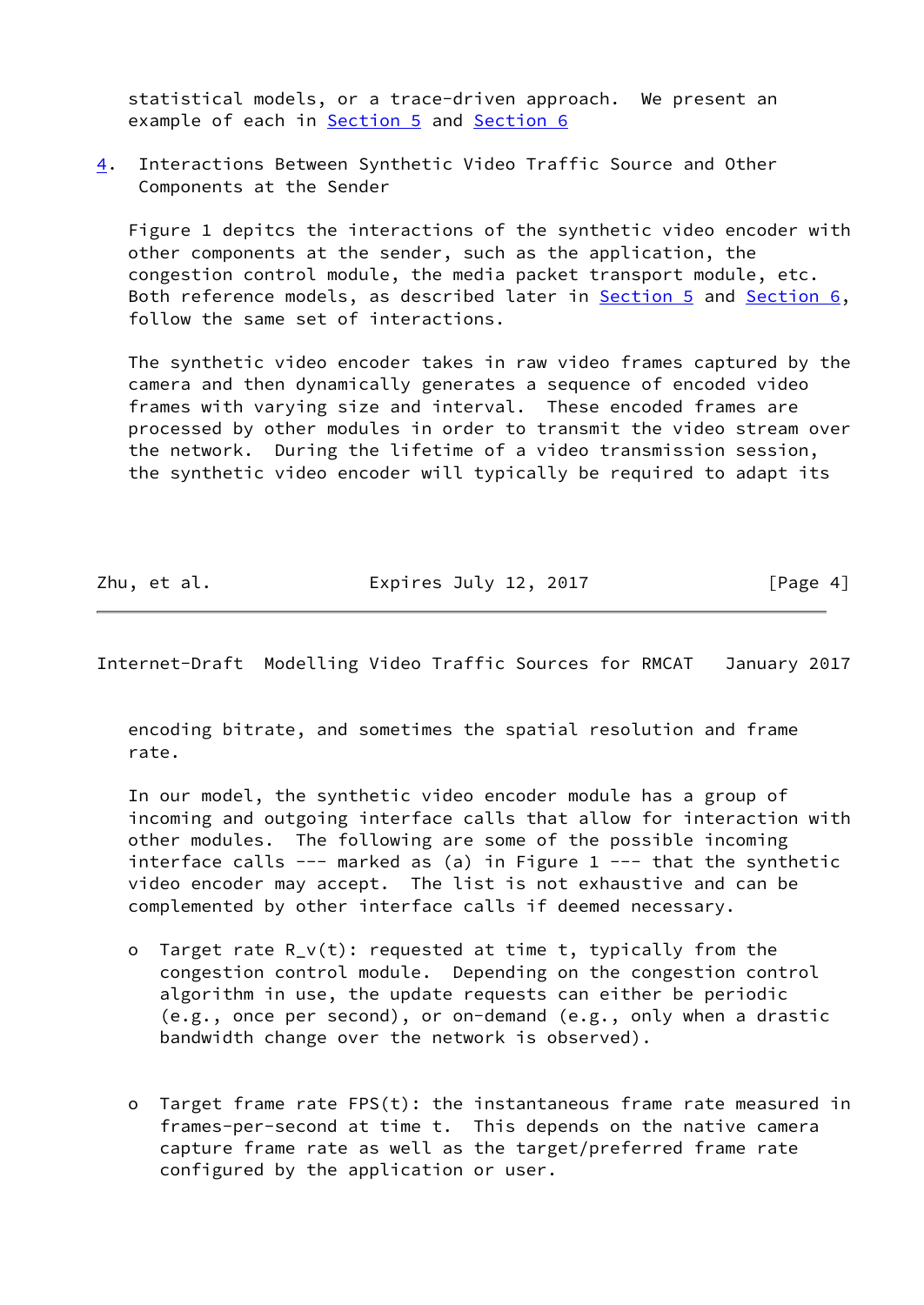- o Frame resolution XY(t): the 2-dimensional vector indicating the preferred frame resolution in pixels at time t. Several factors govern the resolution requested to the synthetic video encoder over time. Examples of such factors are the capturing resolution of the native camera; or the current target rate  $R_v(t)$ , since very small resolutions do not make sense with very high bitrates, and vice-versa.
- o Instant frame skipping: the request to skip the encoding of one or several captured video frames, for instance when a drastic decrease in available network bandwidth is detected.
- o On-demand generation of intra (I) frame: the request to encode another I frame to avoid further error propagation at the receiver, if severe packet losses are observed. This request typically comes from the error control module.

An example of outgoing interface call --- marked as (b) in Figure 1 --- is the rate range, that is, the dynamic range of the video encoder's output rate for the current video contents: [R\_min, R\_max]. Here, R\_min and R\_max are meant to capture the dynamic rate range the encoder is capable of outputting. This typically depends on the

| Zhu, et al. | Expires July 12, 2017 | [Page 5] |
|-------------|-----------------------|----------|
|             |                       |          |

<span id="page-5-0"></span>Internet-Draft Modelling Video Traffic Sources for RMCAT January 2017

 video content complexity and/or display type (e.g., higher R\_max for video contents with higher motion complexity, or for displays of higher resolution). Therefore, these values will not change with R\_v, but may change over time if the content is changing.

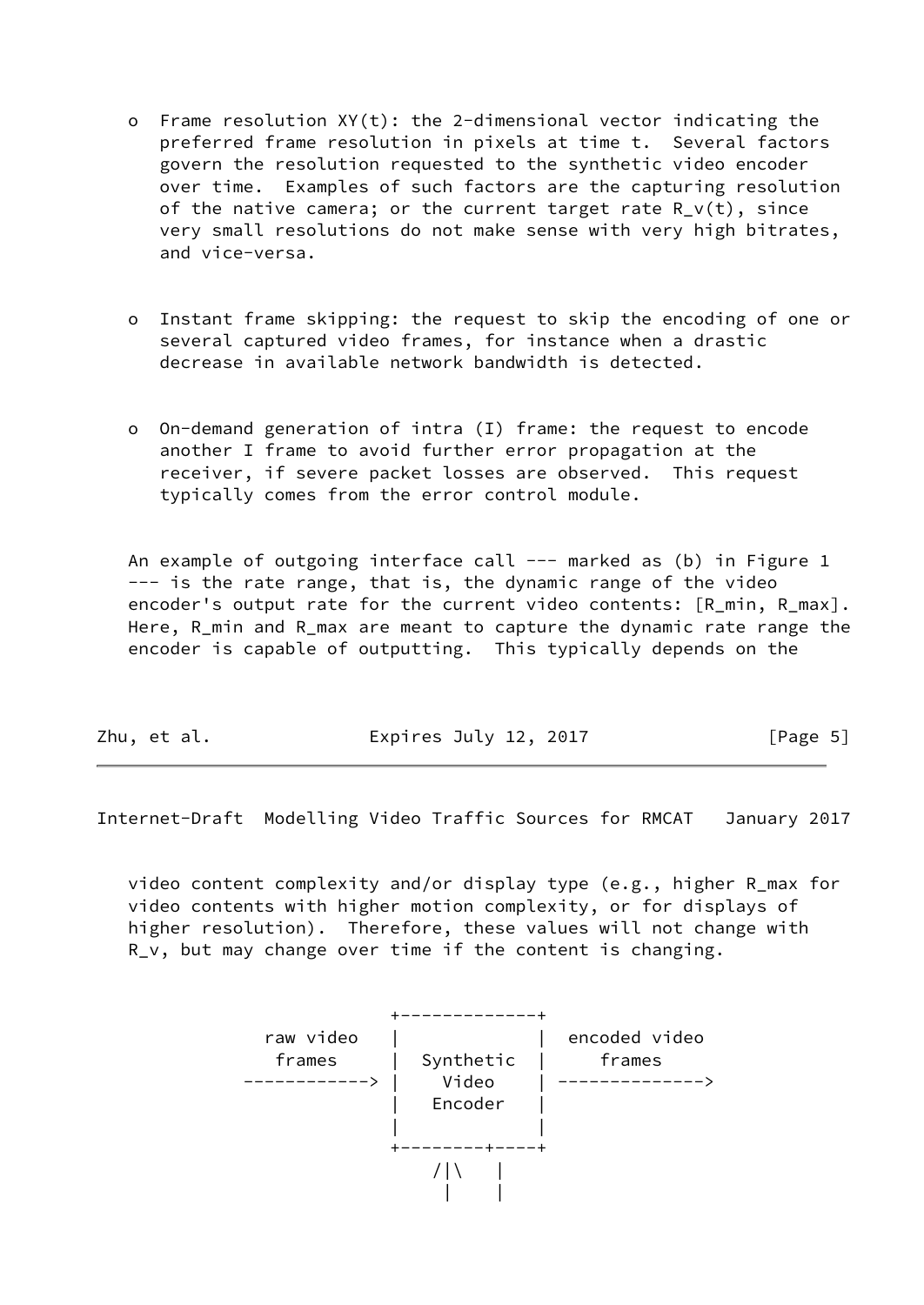-------------------+ +-------------------->

 interface from interface to other modules (a) other modules (b)

 Figure 1: Interaction between synthetic video encoder and other modules at the sender

<span id="page-6-0"></span>[5](#page-6-0). A Statistical Reference Model

 In this section, we describe one simple statistical model of the live video encoder traffic source. Figure 2 summarizes the list of tunable parameters in this statistical model. A more comprehensive survey of popular methods for modelling video traffic source behavior can be found in [\[Tanwir2013\]](#page-17-1).

Zhu, et al. Expires July 12, 2017 [Page 6]

<span id="page-6-1"></span>Internet-Draft Modelling Video Traffic Sources for RMCAT January 2017

| Notation | Parameter Name                                          | Example Value |
|----------|---------------------------------------------------------|---------------|
| $R_V(t)$ | ======================<br>Target rate request at time t | 1 Mbps        |
| $R_0(t)$ | Output rate at time t                                   | 1.2 Mbps      |
| tau v    | Encoder reaction latency                                | $0.2$ s       |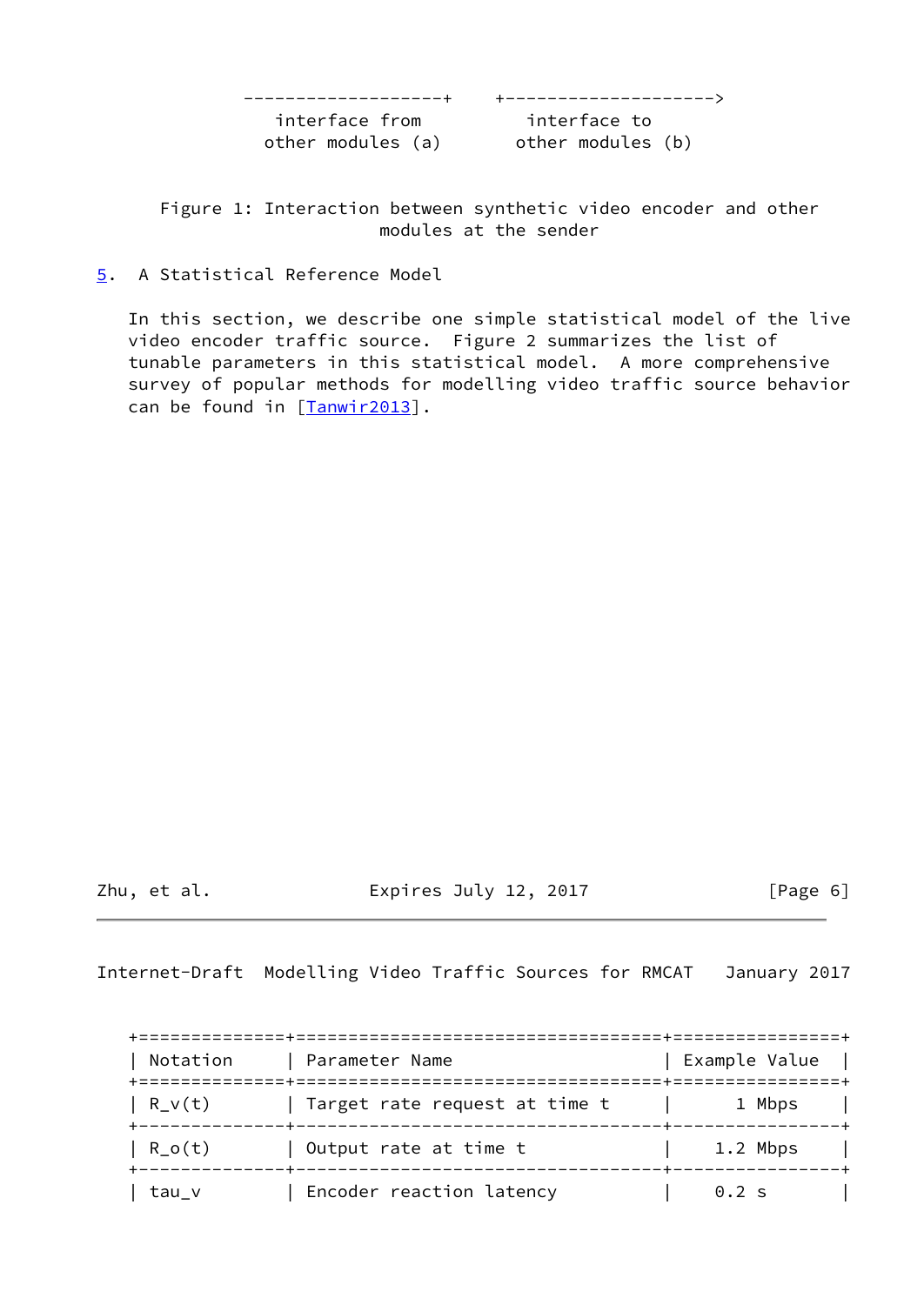| $K_d$    | Burst duration during transient                                | 8 frames     |  |
|----------|----------------------------------------------------------------|--------------|--|
| $K_B$    | Burst frame size during transient                              | 13.5 KBytes* |  |
| $R_e(t)$ | Error in output rate at time t                                 | $0.2$ Mbps   |  |
| SIGMA t  | standard deviation of normalized<br>frame interval $(t/t0)$    | 0.25         |  |
| SIGMA B  | standard deviation of normalized<br>frame size $(B/B0)$        | 0.1          |  |
| R_min    | minimum rate supported by video<br>encoder or content activity | 150 Kbps     |  |
| R_max    | maximum rate supported by video<br>encoder or content activity | $1.5$ Mbps   |  |
|          |                                                                |              |  |

 \* Example value of K\_B for a video stream encoded at 720p and 30 frames per second, using H.264/AVC encoder.

 Figure 2: List of tunable parameters in a statistical video traffic source model.

<span id="page-7-0"></span>[5.1](#page-7-0). Time-damped response to target rate update

While the congestion control module can update its target rate request R\_v(t) at any time, our model dictates that the encoder will only react to such changes after tau\_v seconds from a previous rate transition. In other words, when the encoder has reacted to a rate change request at time t, it will simply ignore all subsequent rate change requests until time t+tau\_v.

Zhu, et al. **Expires July 12, 2017** [Page 7]

<span id="page-7-2"></span>Internet-Draft Modelling Video Traffic Sources for RMCAT January 2017

<span id="page-7-1"></span>[5.2](#page-7-1). Temporary burst and oscillation during transient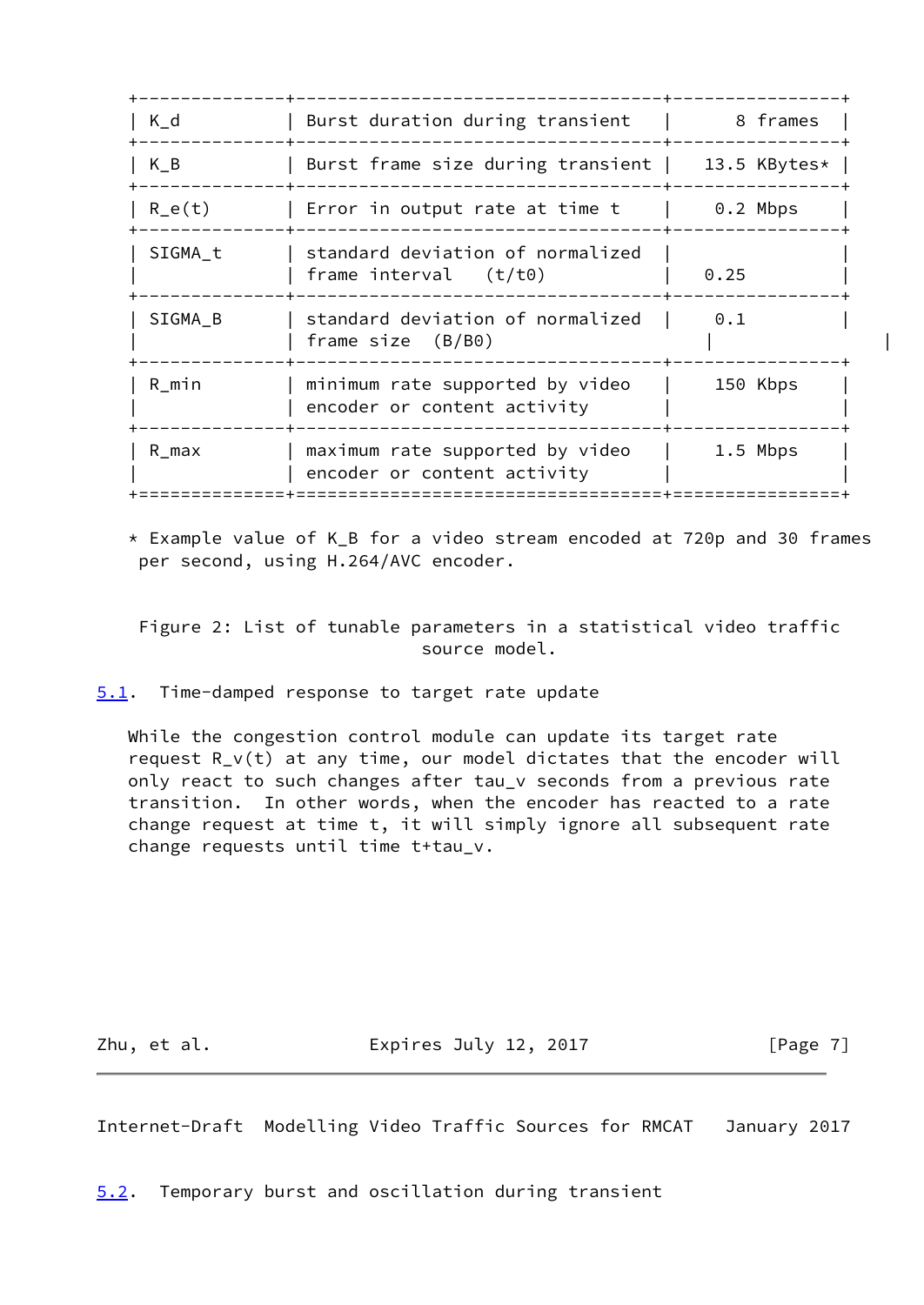The output rate R\_o during the period [t, t+tau\_v] is considered to be in transient. Based on observations from video encoder output data, we model the transient behavior of an encoder upon reacting to a new target rate request in the form of high variation in output frame sizes. It is assumed that the overall average output rate R\_o during this period matches the target rate R v. Consequently, the occasional burst of large frames are followed by smaller-than average encoded frames.

This temporary burst is characterized by two parameters:

- o burst duration K\_d: number frames in the burst event; and
- o burst frame size K\_B: size of the initial burst frame which is typically significantly larger than average frame size at steady state.

 It can be noted that these burst parameters can also be used to mimic the insertion of a large on-demand I frame in the presence of severe packet losses. The values of K\_d and K\_B typically depend on the type of video codec, spatial and temporal resolution of the encoded stream, as well as the video content activity level.

<span id="page-8-0"></span>[5.3](#page-8-0). Output rate fluctuation at steady state

We model output rate R\_o as randomly fluctuating around the target rate R\_v after convergence. There exist two sources of variations in the encoder output:

- o Fluctuations in frame interval: the intervals between adjacent frames have been observed to fluctuate around the reference interval of t0 =  $1/FPS$ . They roughly follow a Gaussian distribution, and can be modelled with the parameter SIGMA\_t, which denotes the standard deviation of the normalized frame interval (ratio between actual and reference frame interval).
- o Fluctuations in frame size: size of the output encoded frames also tend to fluctuate around the reference frame size B0=R\_v/8/FPS. They can also be modelled via a Gaussian distribution, with the SIGMA\_B denoting the standard deviation of the normalized frame size (ratio between actual and reference frame size).

 Both values of SIGMA\_t and SIGMA\_B can be obtained via parameter fitting from empirical data captured for a given video encoder.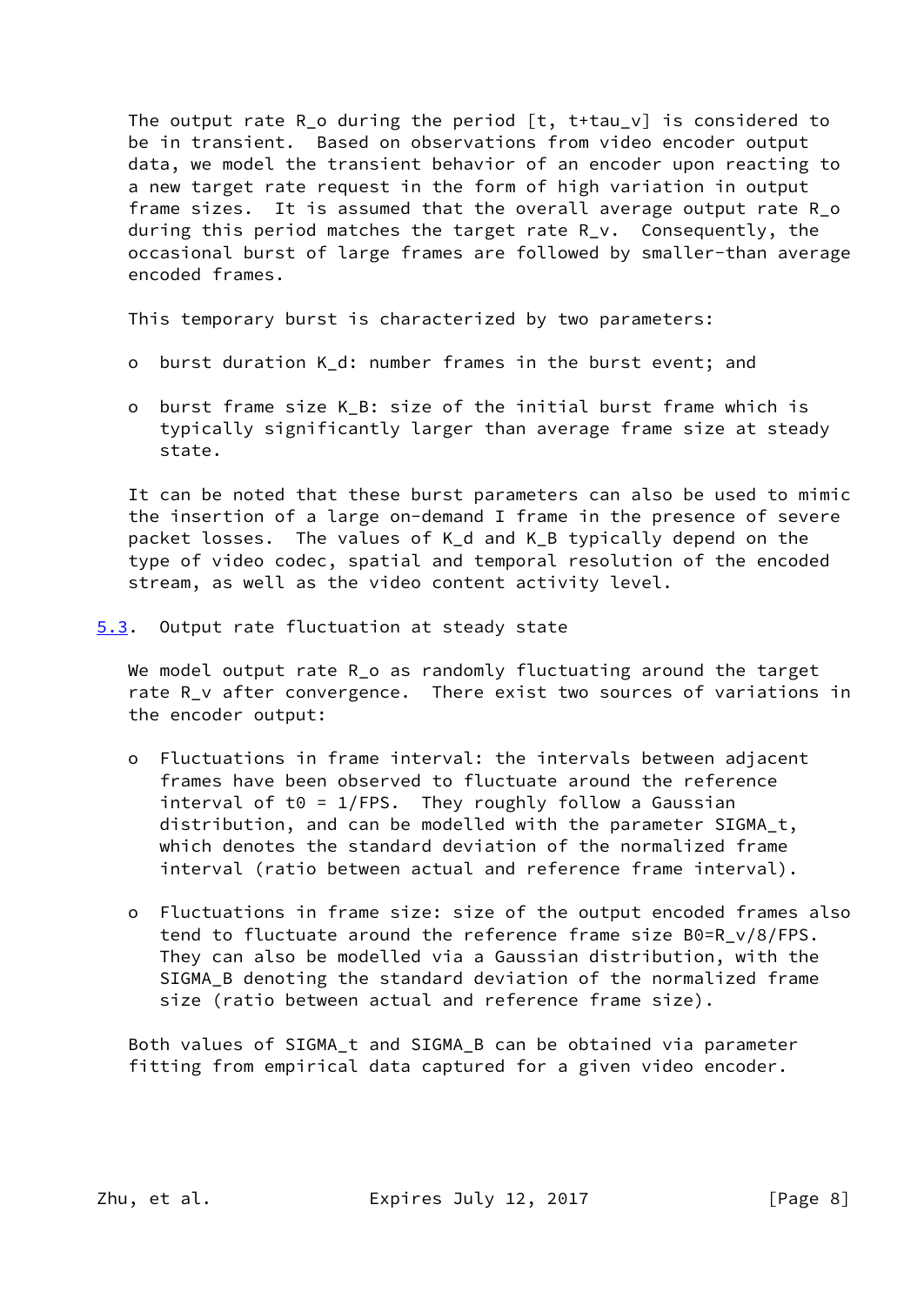<span id="page-9-1"></span>Internet-Draft Modelling Video Traffic Sources for RMCAT January 2017

<span id="page-9-0"></span>[5.4](#page-9-0). Rate range limit imposed by video content

The output rate R o is further clipped within the dynamic range [R\_min, R\_max], which in reality are dictated by scene and motion complexity of the captured video content. In our model, these parameters are specified by the application.

<span id="page-9-2"></span>[6](#page-9-2). A Trace-Driven Model

We now present the second approach to model a video traffic source. This approach is based on running an actual live video encoder offline on a set of chosen raw video sequences and using the encoder's output traces for constructing a synthetic live encoder. With this approach, the recorded video traces naturally exhibit temporal fluctuations around a given target rate request R\_v(t) from the congestion control module.

The following list summarizes this approach's main steps:

1) Choose one or more representative raw video sequences.

 2) Using an actual live video encoder, encode the sequences at various bitrates. Keep just the sequences of frame sizes for each bitrate.

 3) Construct a data structure that contains the output of the previous step. The data structure should allow for easy bitrate lookup.

 4) Upon a target bitrate request R\_v(t) from the controller, look up the closest bitrates among those previously stored. Use the frame size sequences stored for those bitrates to approximate the frame sizes to output.

 5) The output of the synthetic encoder contains "encoded" frames with zeros as contents but with realistic sizes.

[Section 6.1](#page-9-3) explains steps 1), 2), and 3), [Section 6.2](#page-11-0) elaborates on steps 4) and 5). Finally, [Section 6.3](#page-13-1) briefly discusses the possibility to extend the model for supporting variable frame rate and/or variable frame resolution.

<span id="page-9-3"></span>[6.1](#page-9-3). Choosing the video sequence and generating the traces

 The first step we need to perform is a careful choice of a set of video sequences that are representative of the use cases we want to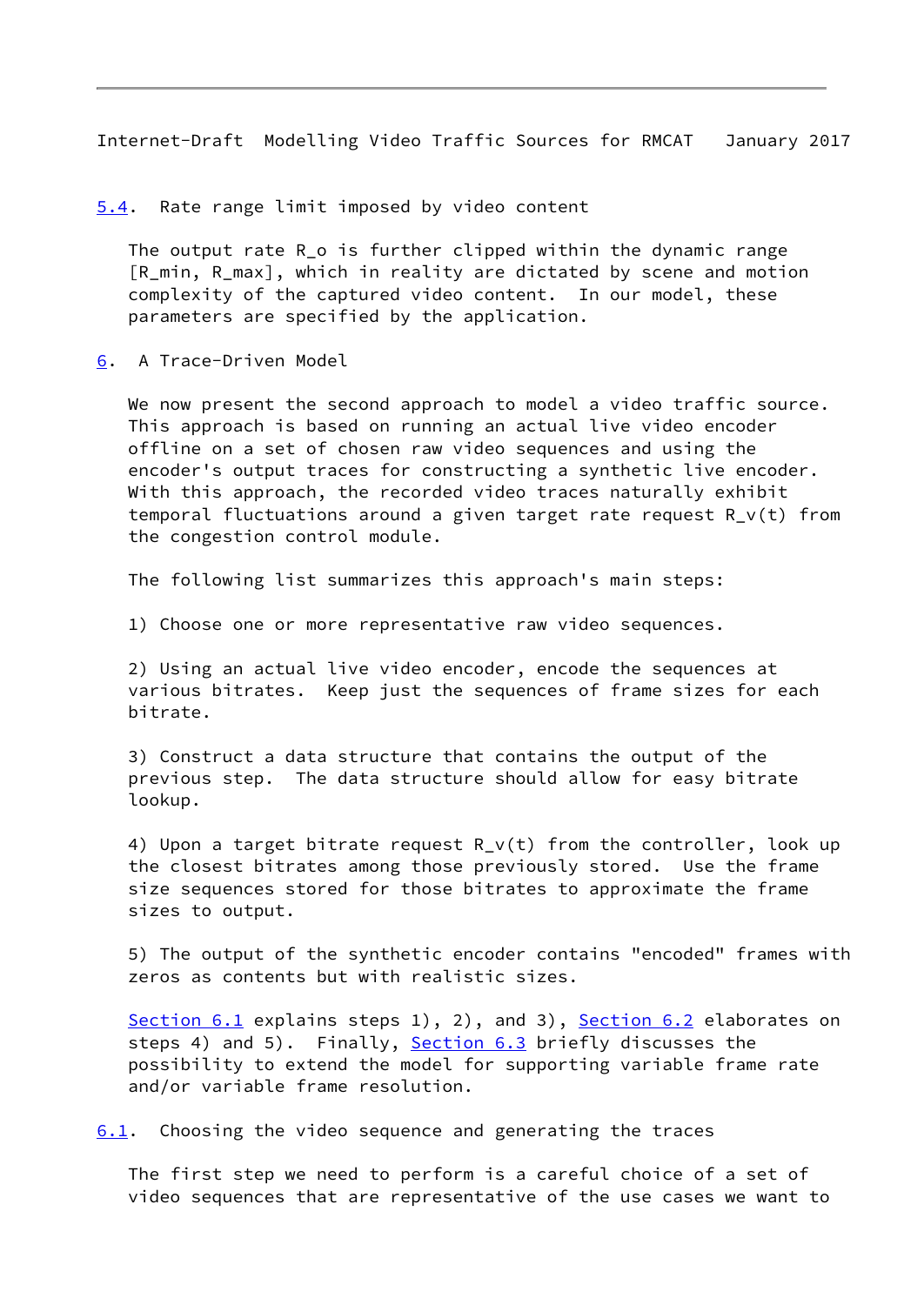model. Our use case here is video conferencing, so we must choose a

Zhu, et al. **Expires July 12, 2017** [Page 9]

Internet-Draft Modelling Video Traffic Sources for RMCAT January 2017

 low-motion sequence that resembles a "talking head", for instance a news broadcast or a video capture of an actual conference call.

 The length of the chosen video sequence is a tradeoff. If it is too long, it will be difficult to manage the data structures containing the traces. If it is too short, there will be an obvious periodic pattern in the output frame sizes, leading to biased results when evaluating congestion controller performance. In our experience, a one-minute-long sequence is a fair tradeoff.

 Once we have chosen the raw video sequence, denoted S, we use a live encoder, e.g.  $[\frac{H264}{}]$  or  $[\frac{HEVC}{}]$  to produce a set of encoded sequences. As discussed in **Section 3**, a live encoder's output bitrate can be tuned by varying three input parameters, namely, quantization step size, frame rate, and picture resolution. In order to simplify the choice of these parameters for a given target rate, we assume a fixed frame rate (e.g. 25 fps) and a fixed resolution  $(e.g., 480p)$ . See [section 6.3](#page-13-1) for a discussion on how to relax these assumptions.

 Following these simplifications, we run the chosen encoder by setting a constant target bitrate at the beginning, then letting the encoder vary the quantization step size internally while encoding the input video sequence. Besides, we assume that the first frame is encoded as an I-frame and the rest are P-frames. We further assume that the encoder algorithm does not use knowledge of frames in the future so as to encode a given frame.

We define R\_min and R\_max as the minimum and maximum bitrate at which the synthetic codec is to operate. We divide the bitrate range between R\_min and R\_max in  $n_s + 1$  bitrate steps of length  $l = (R_m + 1)$  - R\_min) / n\_s. We then use the following simple algorithm to encode the raw video sequence.

```
r = R min
while r \leq R max do
    Trace[r] = encode\_sequence(S, r, e)r = r + 1
```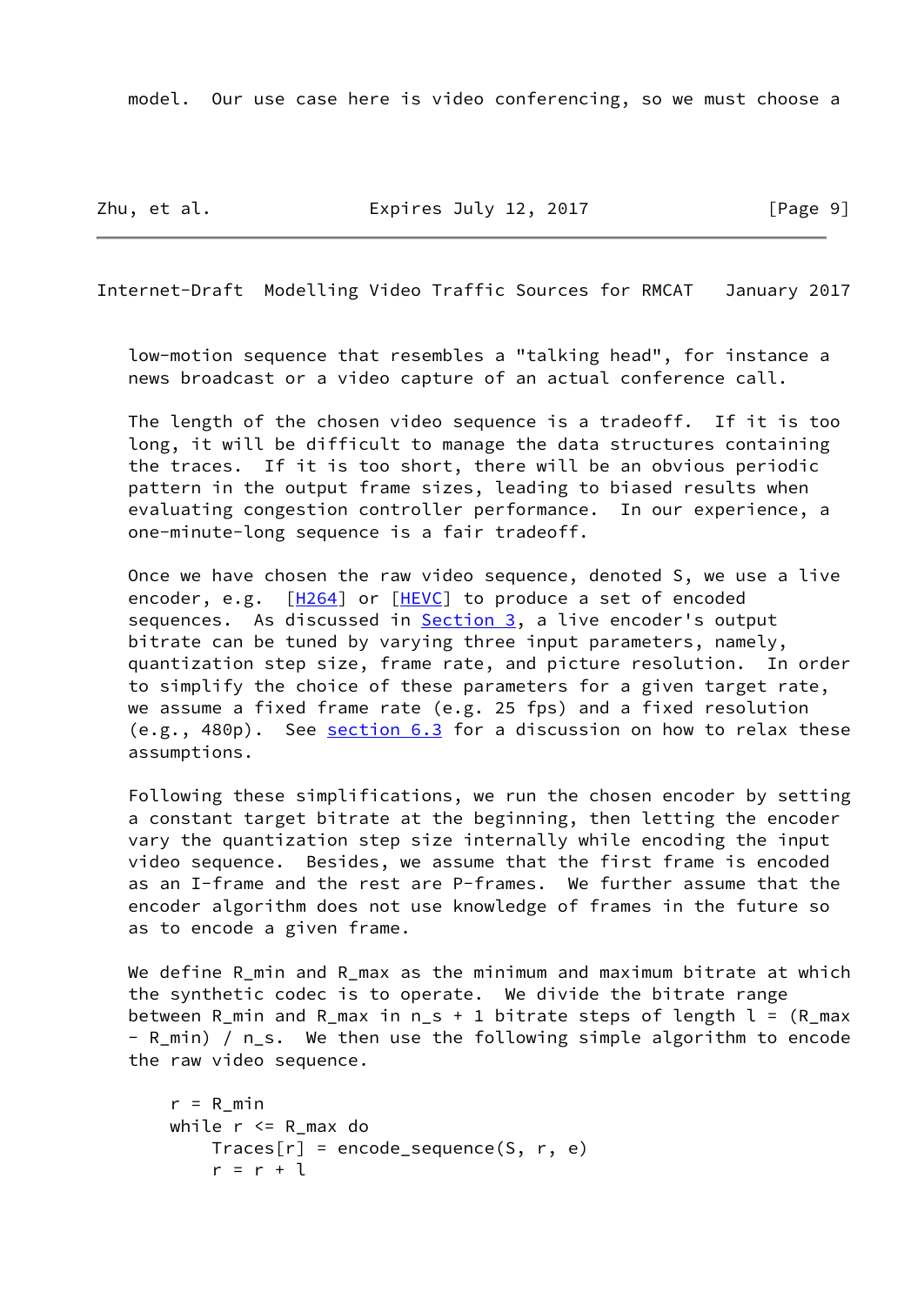where function encode sequence takes as parameters, respectively, a raw video sequence, a constant target rate, and an encoder algorithm; it returns a vector with the sizes of frames in the order they were encoded. The output vector is stored in a map structure called Traces, whose keys are bitrates and values are frame size vectors.

The choice of a value for n s is important, as it determines the number of frame size vectors stored in map Traces. The minimum value one can choose for n\_s is 1, and its maximum value depends on the

| Zhu, et al. | Expires July 12, 2017 | [Page 10] |
|-------------|-----------------------|-----------|
|-------------|-----------------------|-----------|

<span id="page-11-1"></span>Internet-Draft Modelling Video Traffic Sources for RMCAT January 2017

 amount of memory available for holding the map Traces. A reasonable value for  $n_s$  is one that makes the steps' length  $l = 200$  kbps. We will further discuss step length l in the next section.

<span id="page-11-0"></span>[6.2](#page-11-0). Using the traces in the syntethic codec

 The main idea behind the trace-driven synthetic codec is that it mimics a real live codec's rate adaptation when the congestion controller updates the target rate R  $v(t)$ . It does so by switching to a different frame size vector stored in the map Traces when needed.

<span id="page-11-2"></span>[6.2.1](#page-11-2). Main algorithm

We maintain two variables r\_current and t\_current:

 \* r\_current points to one of the keys of the map Traces. Upon a change in the value of  $R_v(t)$ , typically because the congestion controller detects that the network conditions have changed, r\_current is updated to the greatest key in Traces that is less than or equal to the new value of  $R_V(t)$ . For the moment, we assume the value of  $R_V(t)$  to be clipped in the range  $[R_m$ in,  $R_m$ ax].

```
r_{current} = r such that
    ( r in keys(Traces) and
   r \le R \vee(t) and
(not(exists) r' in keys(Traces) such that r \le r' \le R_v(t)) )
```
 $*$  t current is an index to the frame size vector stored in Traces[r\_current]. It is updated every time a new frame is due. We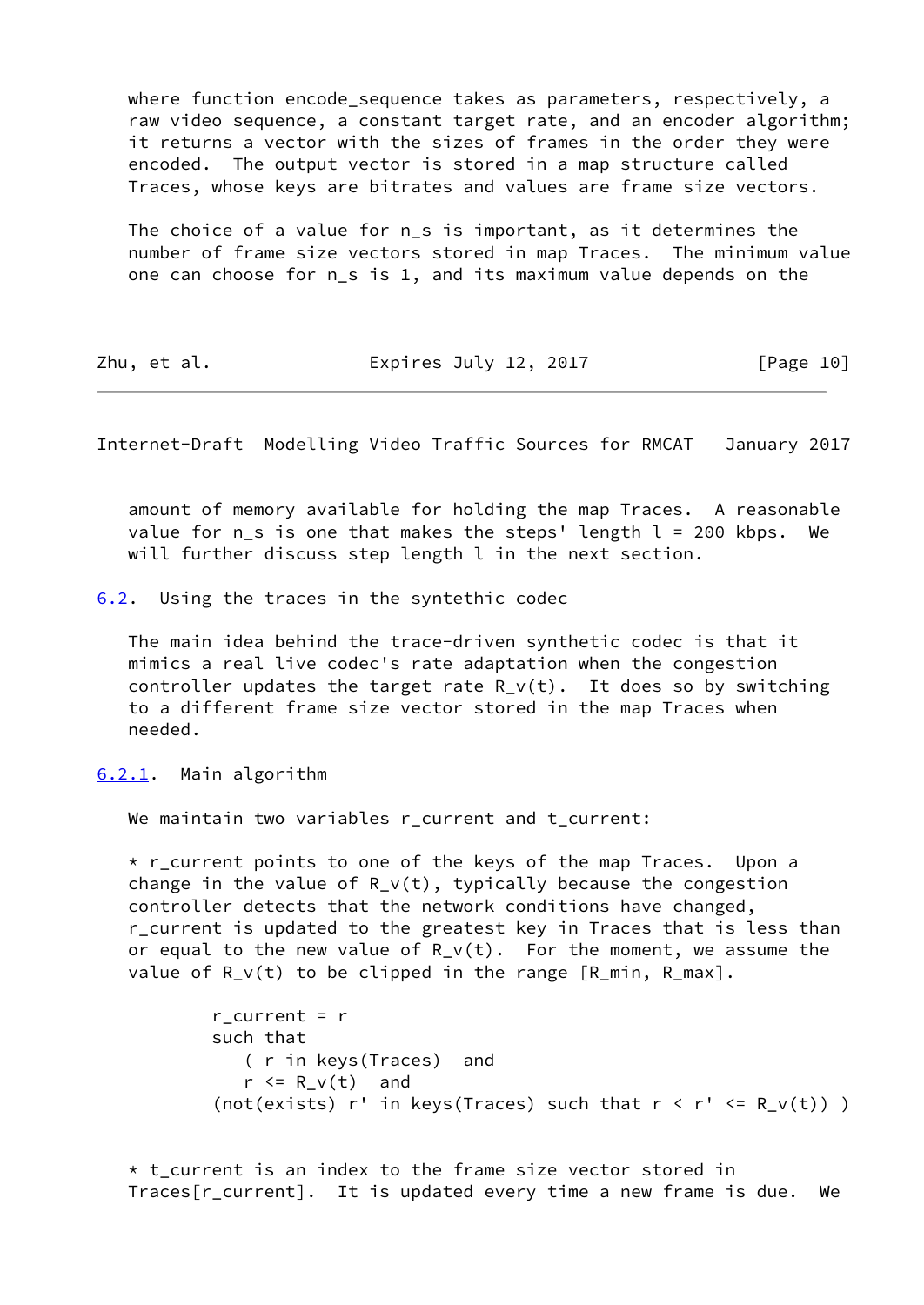assume all vectors stored in Traces to have the same size, denoted size\_traces. The following equation governs the update of t\_current:

```
 if t_current < SkipFrames then
    t current = t current + 1
 else
     t_current = ((t_current+1-SkipFrames) % (size_traces- SkipFrames))
                 + SkipFrames
```
 where operator % denotes modulo, and SkipFrames is a predefined constant that denotes the number of frames to be skipped at the beginning of frame size vectors after t current has wrapped around. The point of constant SkipFrames is avoiding the effect of periodically sending a (big) I-frame followed by several smaller than-normal P-frames. We typically set SkipFrames to 20, although it

Zhu, et al. Expires July 12, 2017 [Page 11]

<span id="page-12-0"></span>Internet-Draft Modelling Video Traffic Sources for RMCAT January 2017

 could be set to 0 if we are interested in studying the effect of sending I-frames periodically.

We initialize r\_current to R\_min, and t\_current to 0.

 When a new frame is due, we need to calculate its size. There are three cases:

a) R\_min  $\leq R_V(t)$   $\leq$  Rmax: In this case we use linear interpolation of the frame sizes appearing in Traces[r\_current] and Traces[r\_current + l]. The interpolation is done as follows:

 size\_lo = Traces[r\_current][t\_current]  $size_hi = Traces[r_current + l][t_current]$ distance\_lo =  $(R_v(t) - r_c($ urrent  $)/l$ framesize = size\_hi \* distance\_lo + size\_lo \*  $(1 - distance_{lo})$ 

b)  $R_V(t)$  <  $R_{min}$ : In this case, we scale the trace sequence with the lowest bitrate, in the following way:

> factor =  $R_v(t) / R_{min}$ framesize = max(1, factor  $\star$  Traces[R\_min][t\_current])

c)  $R_v(t)$  >=  $R_{max}$ : We also use scaling for this case. We use the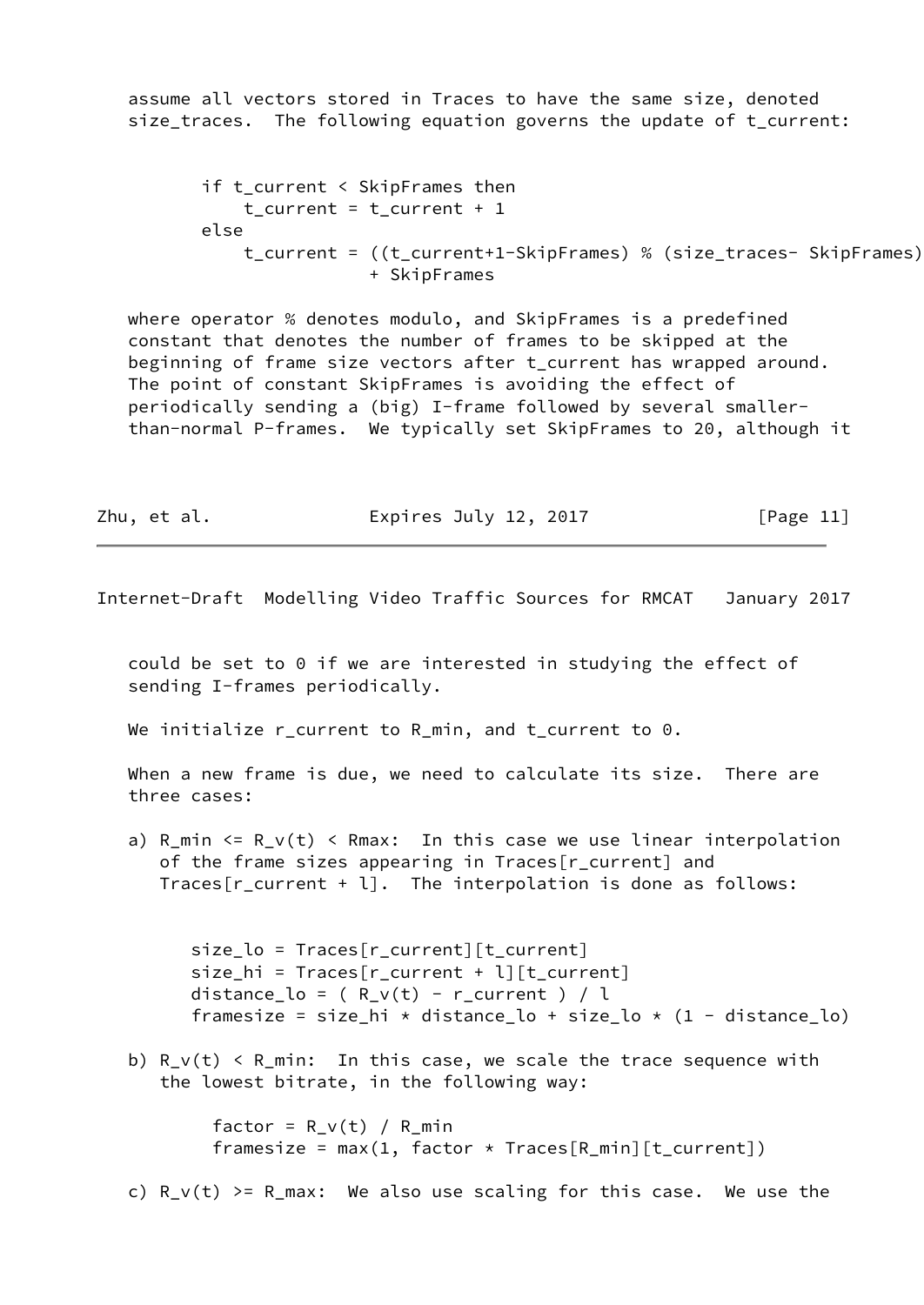trace sequence with the greatest bitrate:

factor =  $R_v(t) / R_{max}$ framesize = factor  $*$  Traces[R\_max][t\_current]

 In case b), we set the minimum to 1 byte, since the value of factor can be arbitrarily close to 0.

<span id="page-13-0"></span>[6.2.2](#page-13-0). Notes to the main algorithm

 \* Reacting to changes in target bitrate. Similarly to the statistical model presented in [Section 5,](#page-6-0) the trace-driven synthetic codec can have a time bound, tau\_v, to reacting to target bitrate changes. If the codec has reacted to an update in  $R_v(t)$  at time t, it will delay any further update to  $R_V(t)$  to time  $t + tau_v$ . Note that, in any case, the value of tau v cannot be chosen shorter than the time between frames, i.e. the inverse of the frame rate.

 $*$  I-frames on demand. The synthetic codec could be extended to simulate the sending of I-frames on demand, e.g., as a reaction to losses. To implement this extension, the codec's API is augmented with a new function to request a new I-frame. Upon calling such function, t current is reset to 0.

|  | Zhu, et al. | Expires July 12, 2017 | [Page 12] |
|--|-------------|-----------------------|-----------|
|--|-------------|-----------------------|-----------|

<span id="page-13-2"></span>Internet-Draft Modelling Video Traffic Sources for RMCAT January 2017

 \* Variable length l of steps defined between R\_min and R\_max. In the main algorithm's description, the step length l is fixed. However, if the range [R\_min, R\_max] is very wide, it is also possible to define a set of steps with a non-constant length. The idea behind this modification is that the difference between 400 kbps and 600 kbps as bitrate is much more important than the difference between 4400 kbps and 4600 kbps. For example, one could define steps of length 200 Kbps under 1 Mbps, then length 300 kbps between 1 Mbps and 2 Mbps, 400 kbps between 2 Mbps and 3 Mbps, and so on.

## <span id="page-13-1"></span>[6.3](#page-13-1). Varying frame rate and resolution

 The trace-driven synthetic codec model explained in this section is relatively simple because we have fixed the frame rate and the frame resolution. The model could be extended to have variable frame rate, variable spatial resolution, or both.

When the encoded picture quality at a given bitrate is low, one can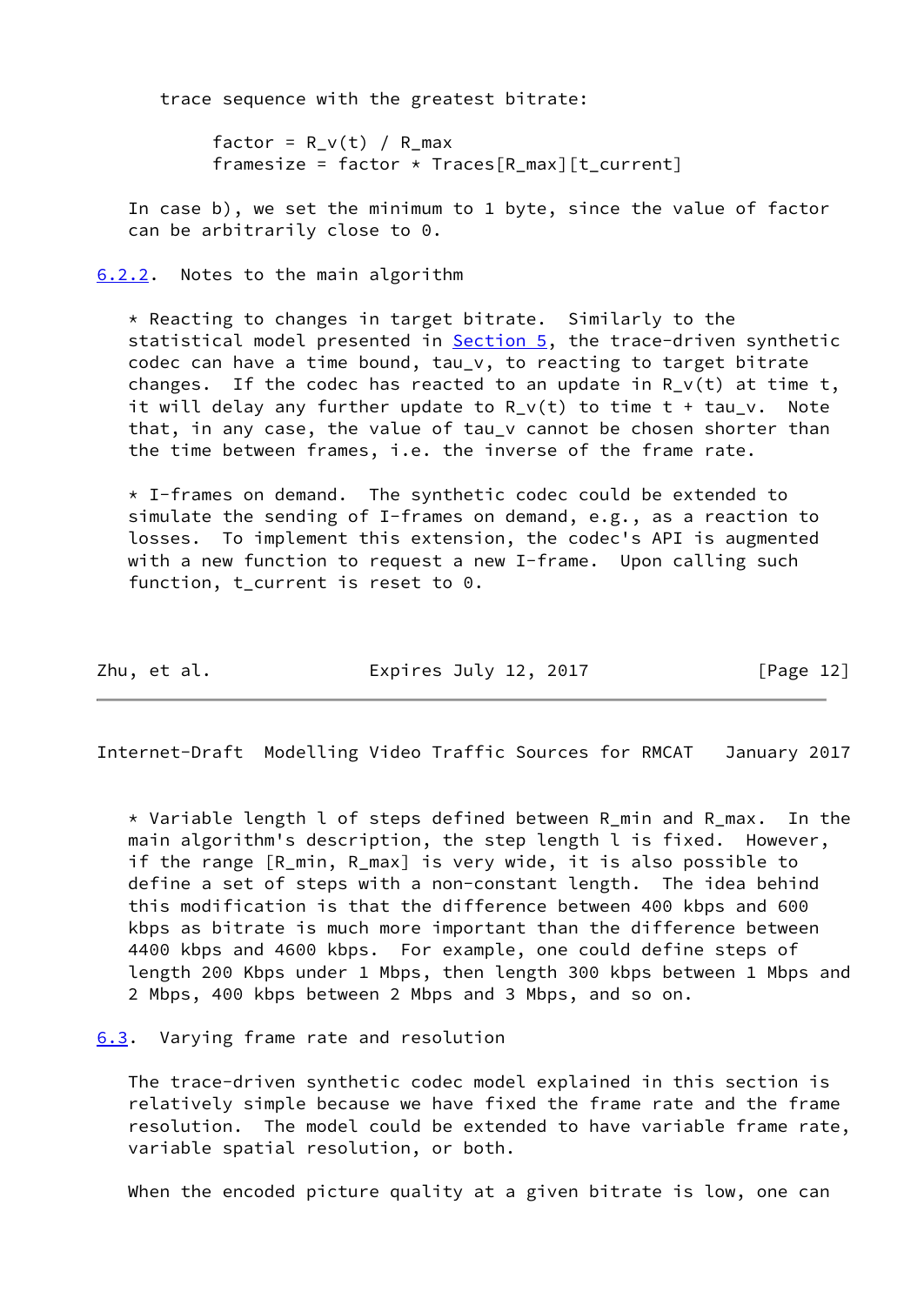potentially decrease the frame rate (if the video sequence is currently in low motion) or the spatial resolution in order to improve quality-of-experince (QoE) in the overall encoded video. On the other hand, if target bitrate increases to a point where there is no longer a perceptible improvement in the picture quality of individual frames, then one might afford to increase the spatial resolution or the frame rate (useful if the video is currently in high motion).

 Many techniques have been proposed to choose over time the best combination of encoder quatization step size, frame rate, and spatial resolution in order to maximize the quality of live video codecs [\[Ozer2011](#page-16-7)][Hu2010]. Future work may consider extending the tracedriven codec to accommodate variable frame rate and/or resolution.

 From the perspective of congestion control, varying the spatial resolution typically requires a new intra-coded frame to be generated, thereby incurring a temporary burst in the output traffic pattern. The impact of frame rate change tends to be more subtle: reducing frame rate from high to low leads to sparsely spaced larger encoded packets instead of many densely spaced smaller packets. Such difference in traffic profiles may still affect the performance of congestion control, especially when outgoing packets are not paced at the transport module. We leave the investigation of varying frame rate to future work.

Zhu, et al. **Expires July 12, 2017** [Page 13]

<span id="page-14-1"></span>Internet-Draft Modelling Video Traffic Sources for RMCAT January 2017

<span id="page-14-0"></span>[7](#page-14-0). Combining The Two Models

 It is worthwhile noting that the statistical and trace-driven models each has its own advantages and drawbacks. While both models are fairly simple to implement, it takes significantly greater effort to fit the parameters of a statistical model to actual encoder output data whereas it is straightforward for a trace-driven model to obtain encoded frame size data. On the other hand, once validated, the statistical model is more flexible in mimicking a wide range of encoder/content behaviors by simply varying the correponding parameters in the model. In this regard, a trace-driven model relies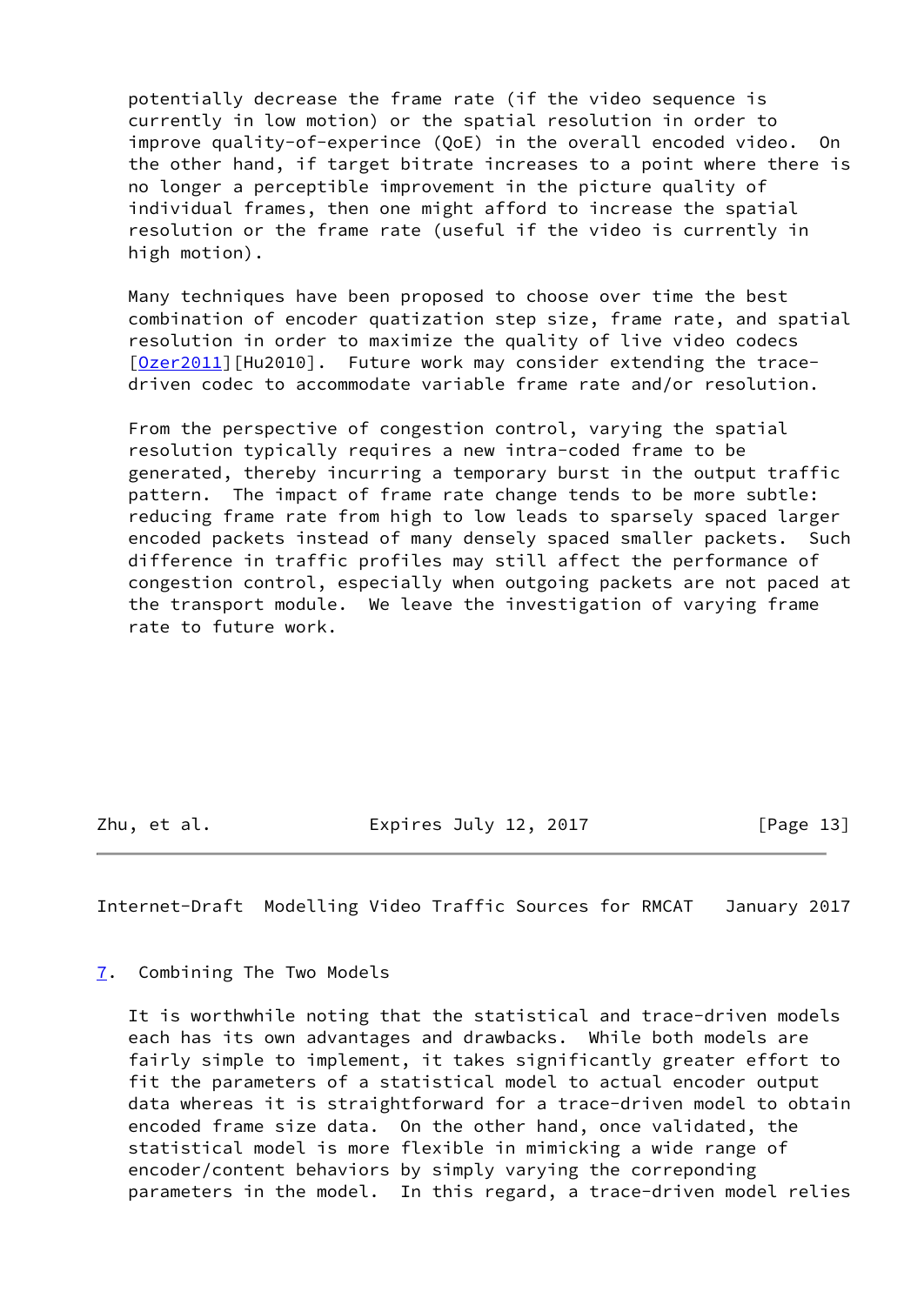-- by definition -- on additional data collection efforts for accommodating new codecs or video contents.

 In general, trace-driven model is more realistic for mimicking ongoing, steady-state behavior of a video traffic source whereas statistical model is more versatile for simulating transient events (e.g., when target rate changes from A to B with temporary bursts during the transition). It is also possible to combine both models into a hybrid approach, using traces during steady-state and statistical model during transients.



Figure 3: Hybrid approach for modeling video traffic

 As shown in Figure 3, the video traffic model operates in transient state if the requested target rate  $R_V(t)$  is substantially higher than the previous target, or else it operates in steady state. During transient state, a total of K\_d frames are generated by the statistical model, resulting in 1 big burst frame with size K\_B followed by K d-1 smaller frames. When operating at steady-state, the video traffic model simply generates a frame according to the trace-driven model given the target rate, while modulating the frame

Zhu, et al. **Expires July 12, 2017** [Page 14]

<span id="page-15-0"></span>Internet-Draft Modelling Video Traffic Sources for RMCAT January 2017

 interval according to the distribution specified by the statistical model. One example criteria for determining whether the traffic model should operate in transient state is whether the rate increase exceeds 10% of previous target rate.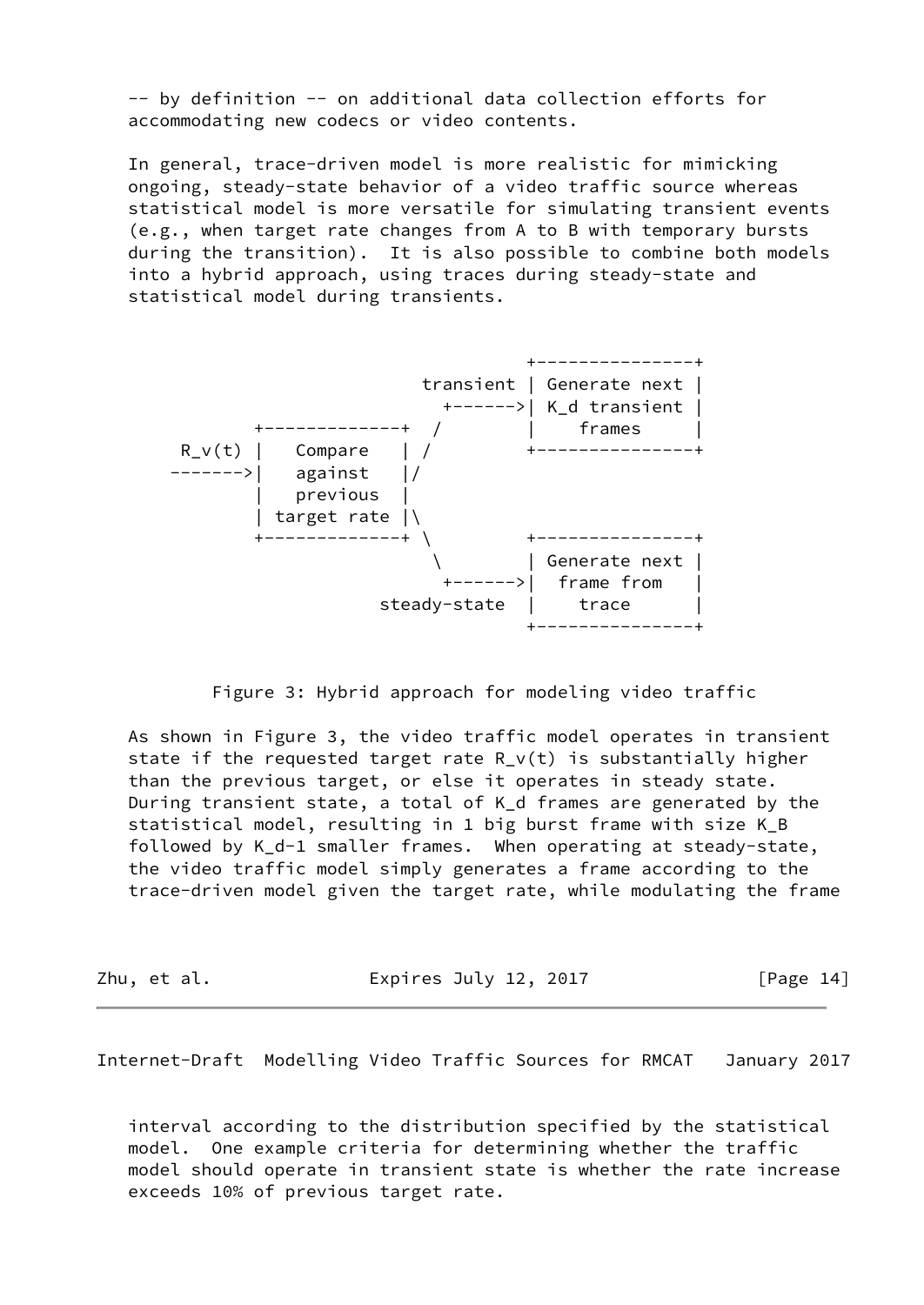<span id="page-16-0"></span>[8](#page-16-0). Implementation Status

 The statistical model has been implemented as a traffic generator module within the  $[ns-2]$  $[ns-2]$  network simulation platform.

 More recently, both the statistical and trace-driven models have been implemented as a stand-alone traffic source module. This can be easily integrated into network simulation platforms such as  $[ns-2]$  $[ns-2]$  and [\[ns-3](#page-17-3)], as well as testbeds using a real network. The stand alone traffic source module is available as an open source implementation at [[Syncodecs\]](#page-17-4).

<span id="page-16-1"></span>[9](#page-16-1). IANA Considerations

There are no IANA impacts in this memo.

<span id="page-16-2"></span>[10.](#page-16-2) References

<span id="page-16-3"></span>[10.1](#page-16-3). Normative References

- [RFC2119] Bradner, S., "Key words for use in RFCs to Indicate Requirement Levels", [BCP 14](https://datatracker.ietf.org/doc/pdf/bcp14), [RFC 2119](https://datatracker.ietf.org/doc/pdf/rfc2119), DOI 10.17487/RFC2119, March 1997, <<http://www.rfc-editor.org/info/rfc2119>>.
- <span id="page-16-5"></span> [H264] ITU-T Recommendation H.264, "Advanced video coding for generic audiovisual services", 2003, <[http://www.itu.int/rec/T-REC-H.264-201304-I>](http://www.itu.int/rec/T-REC-H.264-201304-I).
- <span id="page-16-6"></span> [HEVC] ITU-T Recommendation H.265, "High efficiency video coding", 2015.
- <span id="page-16-4"></span>[10.2](#page-16-4). Informative References
	- [Hu2010] Hu, H., Ma, Z., and Y. Wang, "Optimization of Spatial, Temporal and Amplitude Resolution for Rate-Constrained Video Coding and Scalable Video Adaptation", in Proc. 19th IEEE International Conference on Image Processing, (ICIP'12), September 2012.

<span id="page-16-7"></span> [Ozer2011] Ozer, J., "Video Compression for Flash, Apple Devices and HTML5", ISBN 13:978-0976259503, 2011.

| [Page 15]<br>Expires July 12, 2017<br>Zhu, et al. |  |
|---------------------------------------------------|--|
|---------------------------------------------------|--|